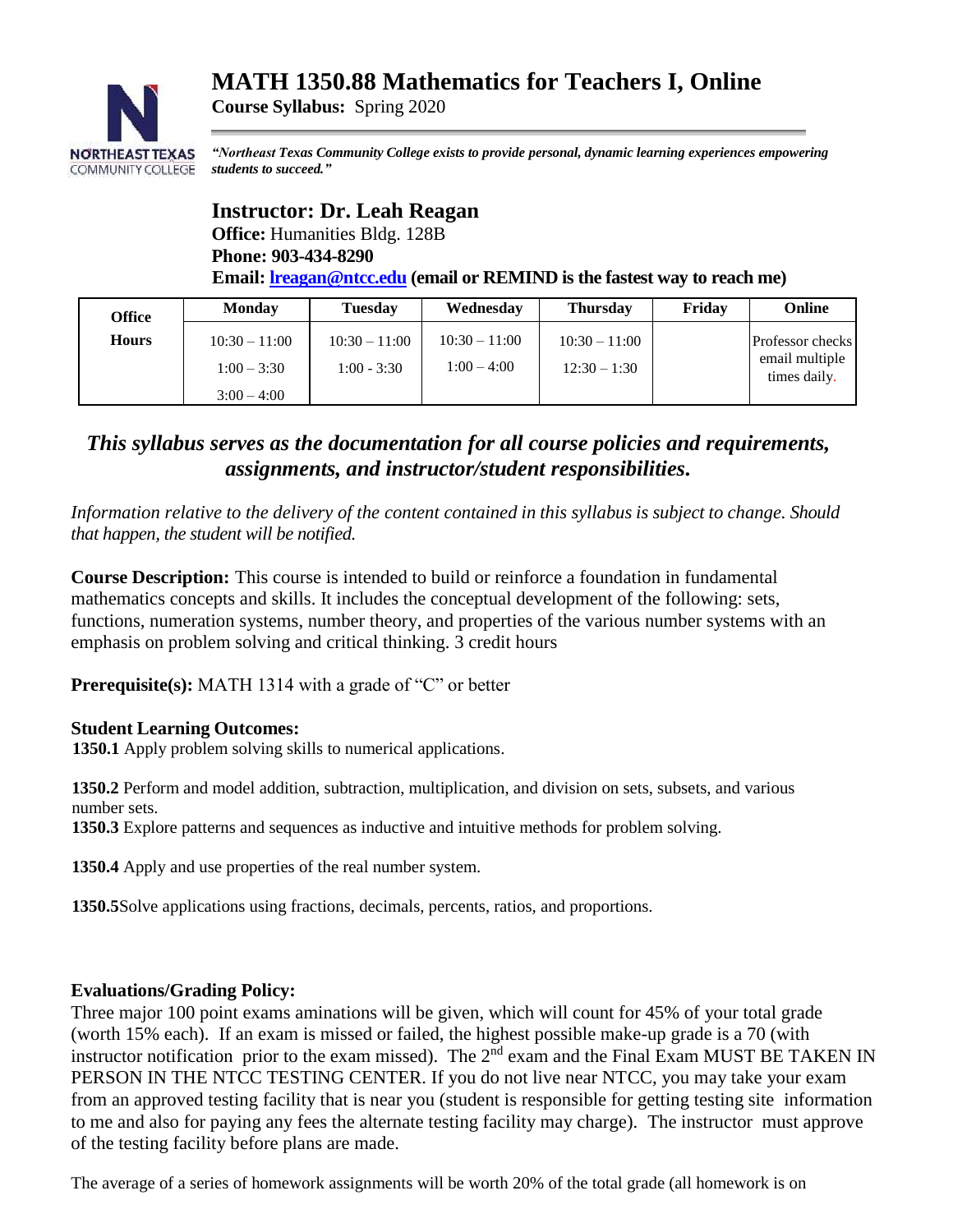MyMathLab). All homework due dates are posted on MyMathLab. Homework is due on the due date…no exceptions.

Quizzes (over each chapter) will count for 10% of your overall average.

Two online Projects will count for 10% of your grade (see below for explanation of both).

A comprehensive final examination will contribute 15% to the final grade, and the final must be taken in the testing center of the NTCC campus. If you do not live near NTCC, you may take your exam from a approved testing facility near you (student responsible for getting testing site information to me and also for paying any fees the facility may charge).

### **Tests/Exams:**

|                              | 3 Exams ( $2nd$ exam must be taken on campus) 45% (15% each) |      |
|------------------------------|--------------------------------------------------------------|------|
|                              | Final Exam (must be taken on campus)                         | 15%  |
|                              | Online Assignments (MyMathLab)                               | 20%  |
| Quizzes (MyMathLab)          |                                                              | 10%  |
| 2 Projects (explained below) | 10%                                                          |      |
|                              |                                                              |      |
|                              | <b>TOTAL</b>                                                 | 100% |
| "A"                          | 90%                                                          |      |
|                              |                                                              |      |
| "B"                          | 80%                                                          |      |
| "C"                          | 70%                                                          |      |

"D" 60%

"F" Below 60%

## **Project #1 Description (due date is March 25th by midnight)**:

Find a children's book that teaches a math lesson. For instance, "The Greedy Triangle" by Marilyn Burns is a cute story about shapes and angles. I created an activity with play-doh to help students apply what the book teaches (they make different shapes out of the play-doh). You will need to do something similar: find a children's book that you like and create a "hands-on" activity to go along with it. You will then need to write this up (step-by-step instructions on your hands-on activity that goes along with your book) and post it in the Discussion Board on Blackboard in a few of weeks, so please start looking now.

NOTE: Your best bet is to find a teacher (can be any grade level) and ask her to recommend a book and activity...she probably has one you can borrow. You can also google this online...I have found many good activities there. Just be sure to give the author credit on the Discussion Board.

\*\*Be sure to look at the Children's BOOK LIST that I put on Blackboard (on the Homepage underneath my picture). There are some WONDERFUL books that teach a math lesson listed there. I have also put a couple of examples on there for you to look at to get some ideas.

## **Project #2 Description (due date is April 30th by midnight)**:

For this project, you will be writing up a complete lesson plan (post on the Discussion Board), and then video yourself teaching that math lesson. You will be posting the video on Blackboard also. I will send more details out about that later, BUT for now you need to start looking for a complete lesson plan either online or from a school teacher (preferably). This lesson plan should be geared toward the age group you want to one day teach, and it should of course be a math lesson. Some examples could be a lesson on telling time, shapes, fractions, decimals, addition, subtraction, multiplication, division, etc. It can be any math topic...but you must have a complete lesson plan for it. This should be longer than the book project. It needs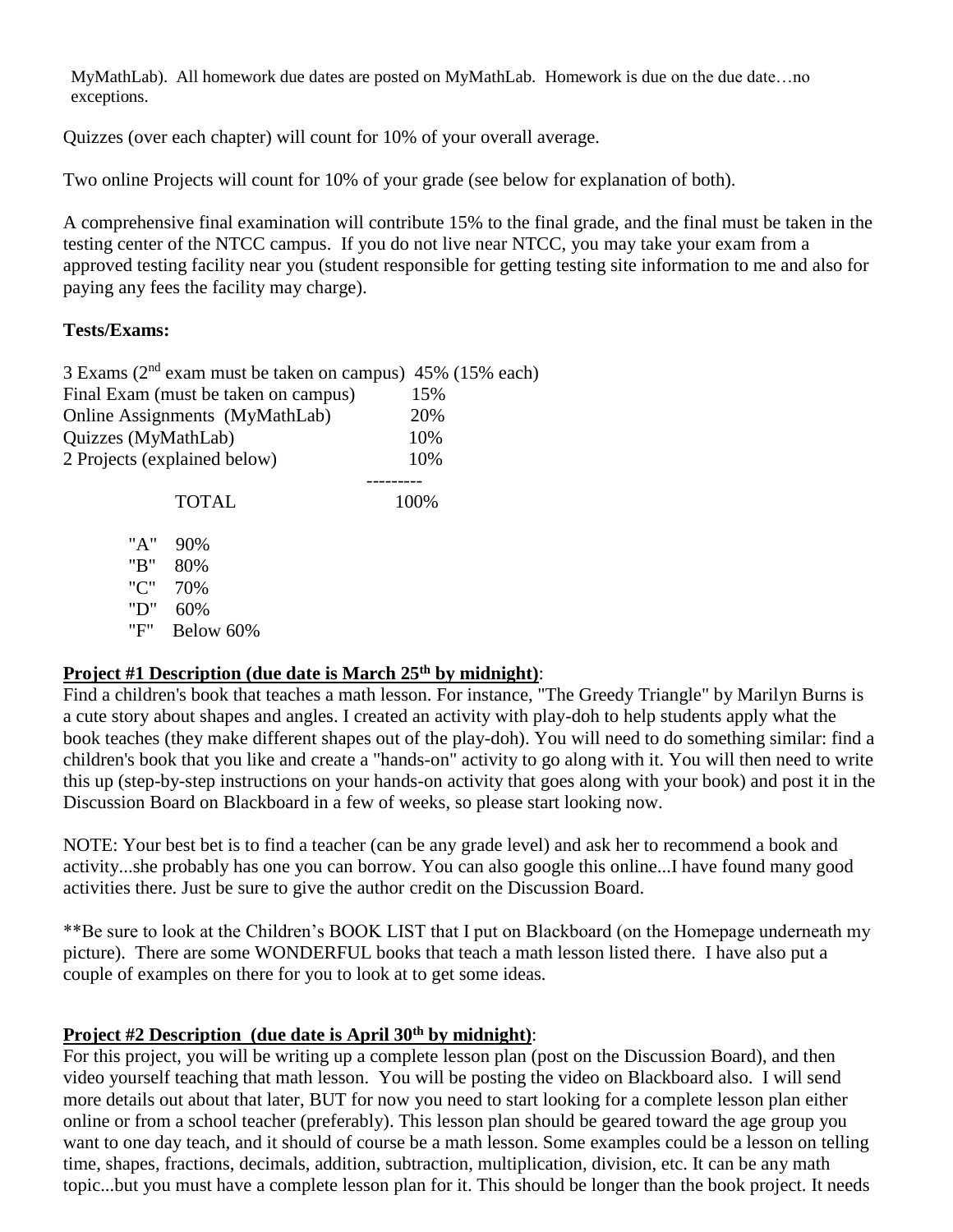to actually "teach" a lesson to the students. And, you must have a hands-on activities to go along with your lesson. Kids need to use their tactile/kinesthetic senses when learning, so please make sure your lesson has something for them to "manipulate" during the lesson. Examples of manipulatives are blocks, shapes, dice, toothpicks, bingo chips, rulers, hands on a clock, paper money, coins, etc. (anything they can touch and learn from). Note: no easy counting books…the book needs to be a higher level than that

You will need to video yourself teaching this lesson (talk to the camera as if you were talking to children – actually teach the lesson and demonstrate concepts with manipulatives). The video should be  $8 - 10$ minutes in length. Below you will find instructions on how to upload the video on Blackboard.

### **Steps to complete the Project #2 (video) assignment:**

1. Each student should create an account at http://www.youtube.com/.

2. Video the presentation using a webcam or video recorder (using a video recorder will require the student to load the video on their computer).

3. Go to the YouTube account and select UPLOAD VIDEO.

4. Once the video is uploaded from the computer to YouTube, there will be a link that YouTube generates for the video.

- 5. Copy and paste this link into the Discussion Forum that was created for the assignment in Blackboard.
- 6. Once it is pasted, all students should be able to click on the link and watch the video.

Before you post your video, please enter the following information for your lesson plan on the Discussion Board in Blackboard:

1) Your name

- 2) Title of your lesson
- 3) Objective of your lesson (what it will teach)
- 4) Materials needed for your lesson (anything you or students will use during the lesson)

5) Procedure of lesson (list these in steps - list how you would go about teaching the lesson); be as detailed

as possible here (leave directions good enough for a substitute teacher to know how to teach your lesson)

6) Be sure to list your dependent practice for the lesson - what you will have students do WITH your help or in groups/partners

7) List the independent practice - what students will do ALONE to demonstrate that they've learned the lesson

8) Closure - how will you close (summarize) your lesson with your students

**Required Instructional Materials**: Long, DeTemple, Millman (2015). Mathematical Reasoning for Elementary Teachers, 7th Edition.

### **Publisher:** Pearson, Boston, MA

### **ISBN Number**:

978-0-321-91474-3 LONG/MATHEMATICAL REASONING BINDER TEXT W/MYMATHLAB Both the loose-leaf textbook and the MyMathLab code will work for BOTH 1350 & 1351. You only have to purchase them once.

### **Optional Instructional Materials:** None

**Minimum Technology Requirements**: Students should have a computer at home that is Internet accessible. It is recommended that students have a graphing calculator. The TI-84 is preferred, but other models may be approved by the instructor. You will be using this calculator for both courses.

**Required Computer Literacy Skills**: Students should have the ability to navigate through a website, use a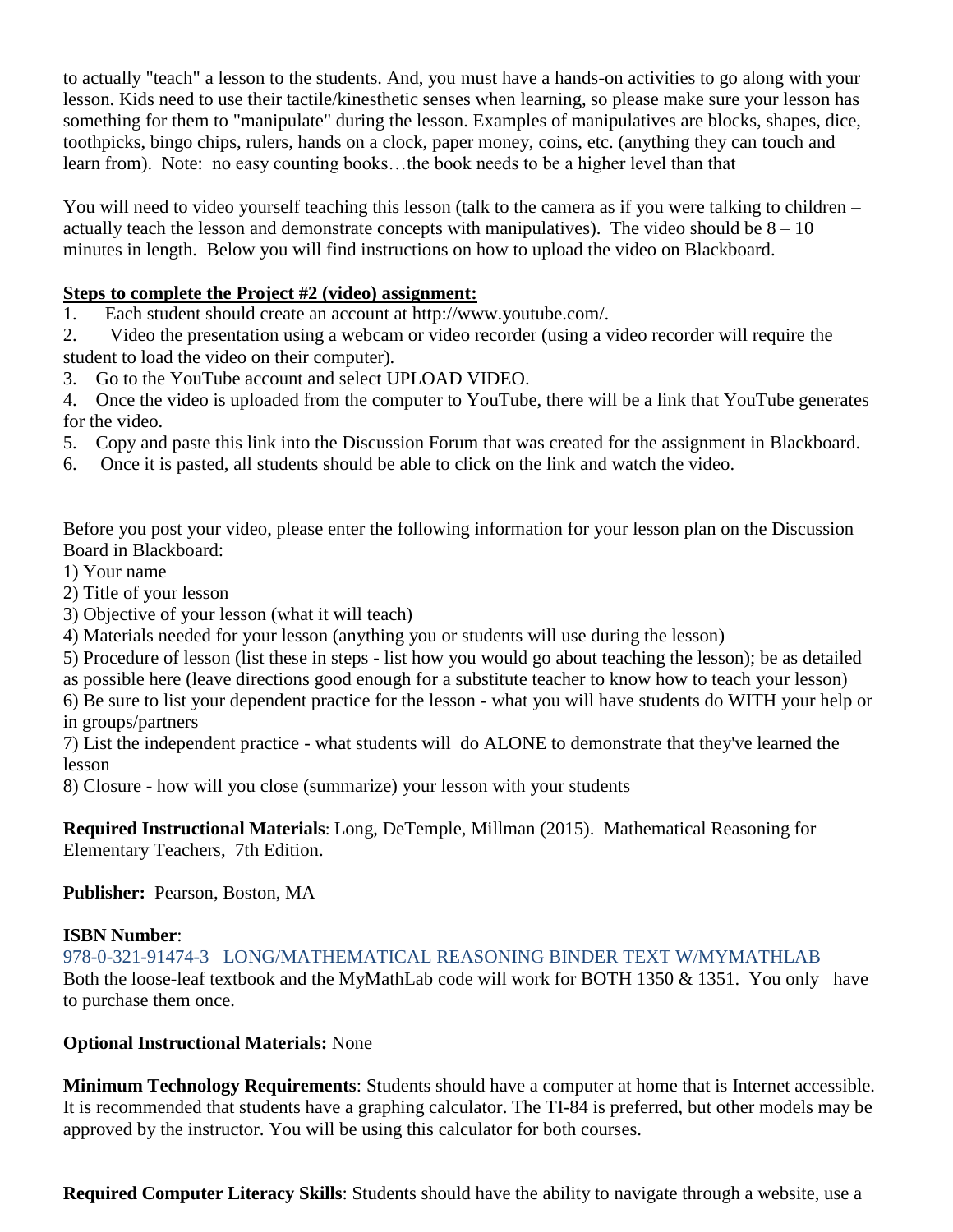chat room, post remarks to a discussion board, and email. They must also be able to navigate Blackboard to access posted materials and MyMathLab assignments.

### **Course Structure and Overview:**

This is a 16 week online course where students are required to access graded activities on MyMathLab via the Blackboard Learning Management System. Students are required to complete online homework in addition to chapter quizzes, and over the course of the semester, two projects, three exams and a final exam. It is very important students keep up with course materials and assignments since this is a very fastpaced, college-level course. Students are expected to watch posted instructional videos, read the course textbook, and complete online assignments located in MyMathLab, by the due dates.

## **Course Outline:**

All problems assigned to each section are located in the Homework tab in MyMathLab. Dates for each section are located in your MyMathLab Calendar at the end of this syllabus.

- 1.1 An Introduction to Problem Solving
- 1.2 Polya's Problem-Solving Principles
- 1.3 More Problem-Solving Strategies
- 1.4 Algebra as a Problem-Solving Strategy
- 1.5 Additional Problem-Solving Strategies
- 1.6 Reasoning Mathematically

## QUIZ #1

- 2.1 Sets and Operations on Sets
- 2.2 Sets, Counting, and the Whole Numbers
- 2.3 Addition and Subtraction of Whole Numbers
- 2.4 Multiplication and Division of Whole Numbers

QUIZ #2 (Chapter 2 only)

## **EXAM 1(Chapters 1 & 2 – may be taken at home**)

- 3.2 Algorithms for Adding and Subtracting Whole Numbers
- 3.3 Algorithms for Multiplication and Division of Whole Numbers
- 3.4 Mental Arithmetic and Estimation

### QUIZ #3 (Chapter 3 only)

- 4.1 Divisibility of Natural Numbers
- 4.2 Tests for Divisibility
- 4.3 Greatest Common Divisors and Least Common Multiples

QUIZ #4 (Chapter 4 only)

## **EXAM 2 (Chapters 3 & 4) \*\*MUST BE TAKEN IN A TESTING FACILITY(see details above)**

- 5.1 Representation of Integers
- 5.2 Addition and Subtraction of Integers
- 5.3 Multiplication and Division of Integers

QUIZ #5 (Chapter 5 only)

- 6.1 The Basic Concepts of Fractions and Rational Numbers
- 6.2 Addition and Subtraction of Fractions
- 6.3 Multiplication and Division of Fractions

QUIZ #6 (Chapter 6 only)

- 7.1 Decimals and Real Numbers
- 7.2 Computations with Decimals
- 7.3 Proportional Reasoning
- 7.4 Percent

QUIZ #7 (Chapter 7 only)

**EXAM 3 (Chapters 5, 6, & 7 – may be taken at home)**

*COMPREHENSIVE FINAL EXAM (Over all chapters) \*\*MUST BE TAKEN IN TESTING FACILITY*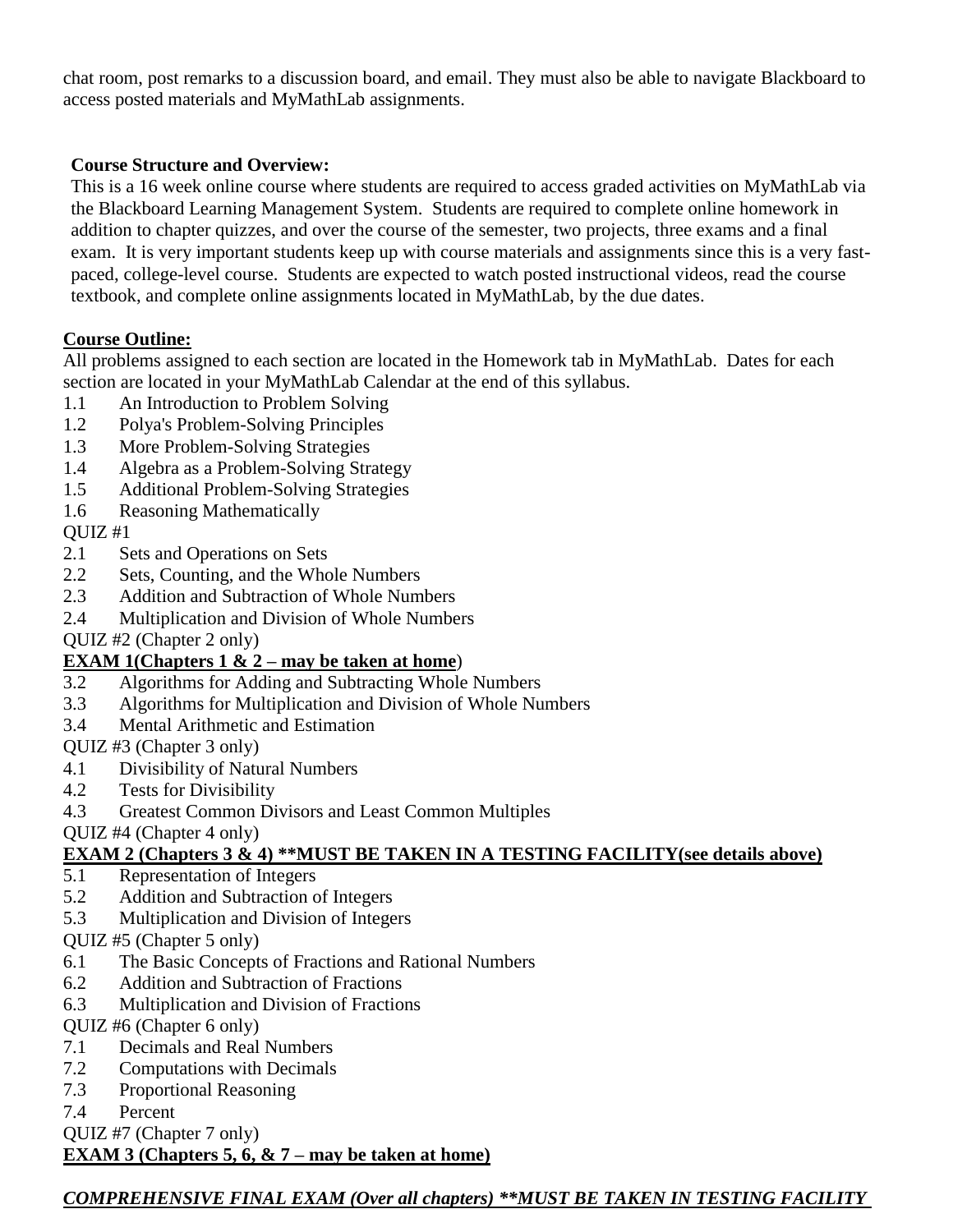#### **Communications:**

Emails will be responded to within 24 hours. Students are expected to abide by Netiquette rules when communicating online. See this link for details: **[https://coursedesign.colostate.edu/obj/corerulesnet.html.](https://coursedesign.colostate.edu/obj/corerulesnet.html)**

The college's official means of communication is via your campus email address. Your instructor will use your campus email, Blackboard, and REMIND texting to communicate with you. You need to check these often throughout the week in case your instructor sends out new information. Also, make sure you keep your campus email cleaned out and below the limit so you can receive important messages.

### **Institutional/Course Policy:**

Since this is an online class, students must be self-motivated to keep up with the due dates, turn in assignments ON TIME, and take Exams as scheduled. Students need to check their email accounts daily AND log in daily to MyMathLab to make sure they receive all communications from the professor.

No late work will be accepted without prior approval by the instructor. It is the student's responsibility to check Blackboard and their NTCC email account for important information/announcements regarding the course. Students should be working on course material via Blackboard and MyMathLab every day. Do not wait until the last minute to complete and submit assignments in case of technology issues.

### **NTCC Academic Honesty/Ethics Statement:**

NTCC upholds the highest standards of academic integrity. The college expects all students to engage in their academic pursuits in an honest manner that is beyond reproach using their intellect and resources designated as allowable by the course instructor. Students are responsible for addressing questions about allowable resources with the course instructor. Academic dishonesty such as cheating, plagiarism, and collusion is unacceptable and may result in disciplinary action. This course will follow the NTCC Academic Honesty and Academic Ethics policies stated in the Student Handbook. Refer to the student handbook for more information on these subjects.

### **ADA Statement:**

It is the policy of NTCC to provide reasonable accommodations for qualified individuals who are students with disabilities. This College will adhere to all applicable federal, state, and local laws, regulations, and guidelines with respect to providing reasonable accommodations as required to afford equal educational opportunity. It is the student's responsibility to request accommodations. An appointment can be made with the Academic Advisor/Coordinator of Special Populations located in Student Services and can be reached at 903-434-8264. For more information and to obtain a copy of the Request for Accommodations, please refer to the special population's page on the NTCC websit[e.](http://www.ntcc.edu/index.php?module=Pagesetter&func=viewpub&tid=111&pid=1) 

### **Family Educational Rights and Privacy Act (FERPA)**:

The Family Educational Rights and Privacy Act (FERPA) is a federal law that protects the privacy of student education records. The law applies to all schools that receive funds under an applicable program of the U.S. Department of Education. FERPA gives parents certain rights with respect to their children's educational records. These rights transfer to the student when he or she attends a school beyond the high school level. Students to whom the rights have transferred are considered "eligible students." In essence, a parent has no legal right to obtain information concerning the child's college records without the written consent of the student. In compliance with FERPA, information classified as "directory information" may be released to the general public without the written consent of the student unless the student makes a request in writing. Directory information is defined as: the student's name, permanent address and/or local address, telephone listing, dates of attendance, most recent previous education institution attended,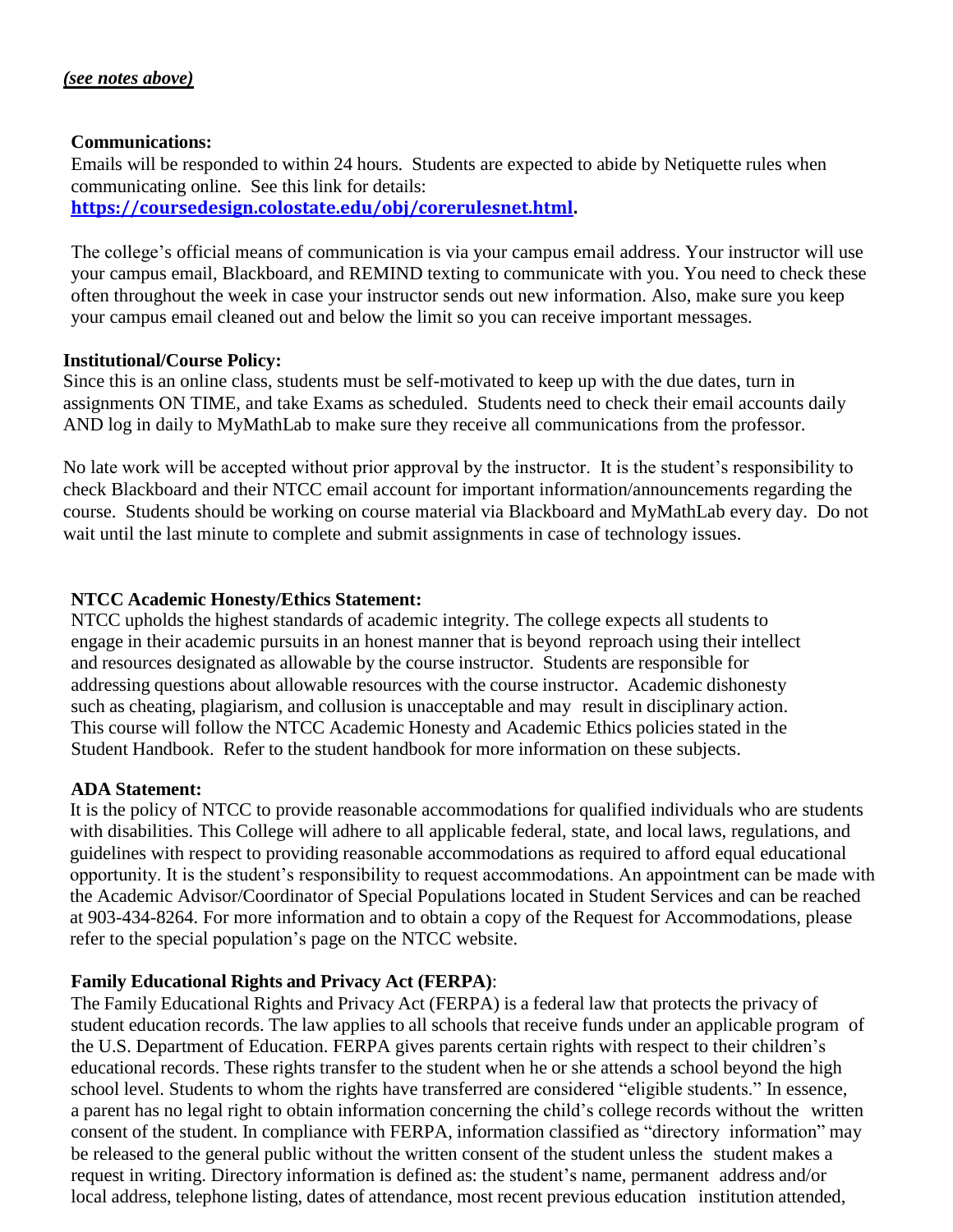other information including major, field of study, degrees, awards received, and participation in officially recognized activities/sports.

### **Tentative Course Timeline (\*note\* instructor reserves the right to make adjustments to this timeline at any point in the term):**

| $\mathbf{1}$   | O              | <b>ASSIGNMENTS</b><br>Orientation                                                           | <b>DUE DATES</b><br>01/24/20 |
|----------------|----------------|---------------------------------------------------------------------------------------------|------------------------------|
| $\overline{2}$ | $\mathbf{1}$   | Section 1.1 Homework                                                                        | 01/28/20                     |
| 3              | $\mathbf{1}$   | Section 1.2 Homework                                                                        | 01/30/20                     |
| $\overline{4}$ | $\mathbf{1}$   | Section 1.3 Homework                                                                        | 02/01/20                     |
| 5              | $\mathbf{1}$   | Section 1.4 Homework                                                                        | 02/03/20                     |
| 6              | $\mathbf{1}$   | Section 1.5 Homework                                                                        | 02/05/20                     |
| $\overline{7}$ | $\mathbf{1}$   | Section 1.6 Homework                                                                        | 02/07/20                     |
| 8              | $\mathbf{1}$   | Chapter 1 REVIEW                                                                            | 02/08/20                     |
| 9              | $\mathbf{1}$   | Chapter 1 Review Quiz                                                                       | 02/09/20                     |
| 10             | $\overline{2}$ | Section 2.1 Homework                                                                        | 02/10/20                     |
| 11             | $\overline{2}$ | Section 2.2 Homework                                                                        | 02/12/20                     |
| 12             | $\overline{2}$ | Section 2.3 Homework                                                                        | 02/14/20                     |
| 13             | $\overline{2}$ | Section 2.4 Homework                                                                        | 02/16/20                     |
| 14             | $\overline{2}$ | Chapter 2 REVIEW homework                                                                   | 02/18/20                     |
| 15             | $\overline{2}$ | Chapter 2 Review Quiz                                                                       | 02/19/20                     |
| 16             | 1, 2           | REVIEW for EXAM #1                                                                          | 02/23/20                     |
| 17             | 1, 2           | <b>EXAM #1 (Chapters 1 &amp; 2)</b><br>Begins at 8:00 on Feb.23, due by midnight on Feb. 24 | 02/24/20                     |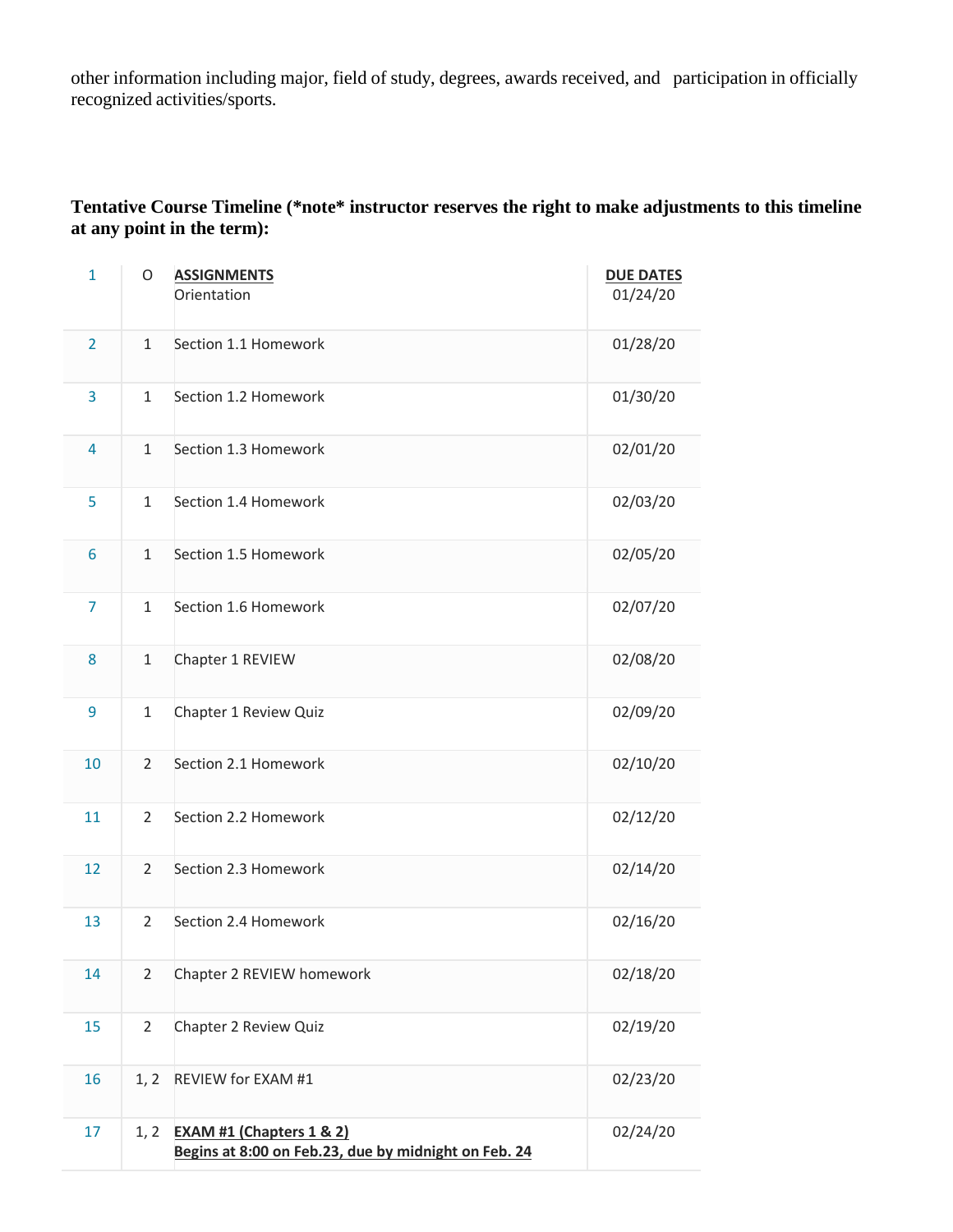| 18 | 3              | Section 3.2 Homework                                                                                                             | 02/26/20           |
|----|----------------|----------------------------------------------------------------------------------------------------------------------------------|--------------------|
| 19 | 3              | Section 3.3 Homework                                                                                                             | 02/29/20           |
| 20 | $\overline{3}$ | Section 3.4 Homework                                                                                                             | 03/02/20           |
| 21 | 3              | Chapter 3 REVIEW homework                                                                                                        | 03/04/20           |
| 22 | 3              | Chapter 3 Review Quiz                                                                                                            | 03/05/20           |
| 23 | 4              | Section 4.1 Homework                                                                                                             | 03/15/20           |
| 24 | 4              | Section 4.2 Homework                                                                                                             | 03/18/20           |
| 25 | $\overline{4}$ | Section 4.3 Homework                                                                                                             | 03/20/20           |
| 26 | 4              | Chapter 4 REVIEW homework                                                                                                        | 03/22/20           |
| 27 | 4              | Chapter 4 Review Quiz                                                                                                            | 03/23/20           |
| 28 | $O-7$          | Project #1 - Lesson Plan due March 25 (Offline)                                                                                  |                    |
| 29 | 5              | Section 5.1 Homework                                                                                                             | 03/28/20           |
| 30 | 5              | Section 5.2 Homework                                                                                                             | 03/31/20           |
| 31 | 5              | Section 5.3 Homework                                                                                                             | 04/02/20           |
| 32 | 5              | Chapter 5 REVIEW Homework                                                                                                        | 04/04/20           |
| 33 | 5              | Chapter 5 Review Quiz                                                                                                            | 04/05/20           |
| 34 | $3 - 5$        | Review for EXAM #2 (over Chapters 3, 4, 5)                                                                                       | 04/07/20           |
| 35 | $3 - 5$        | <b>EXAM #2 - Chapters 3, 4, &amp; 5 (must take in Testing Center)</b><br>Begins at 8:00 am on April 7; due by 6:00 pm on April 8 | 04/08/20<br>6:00pm |
| 36 | 6              | Section 6.1 Homework                                                                                                             | 04/13/20           |
| 37 | 6              | Section 6.2 Homework                                                                                                             | 04/15/20           |
| 38 | 6              | Section 6.3 Homework                                                                                                             | 04/18/20           |